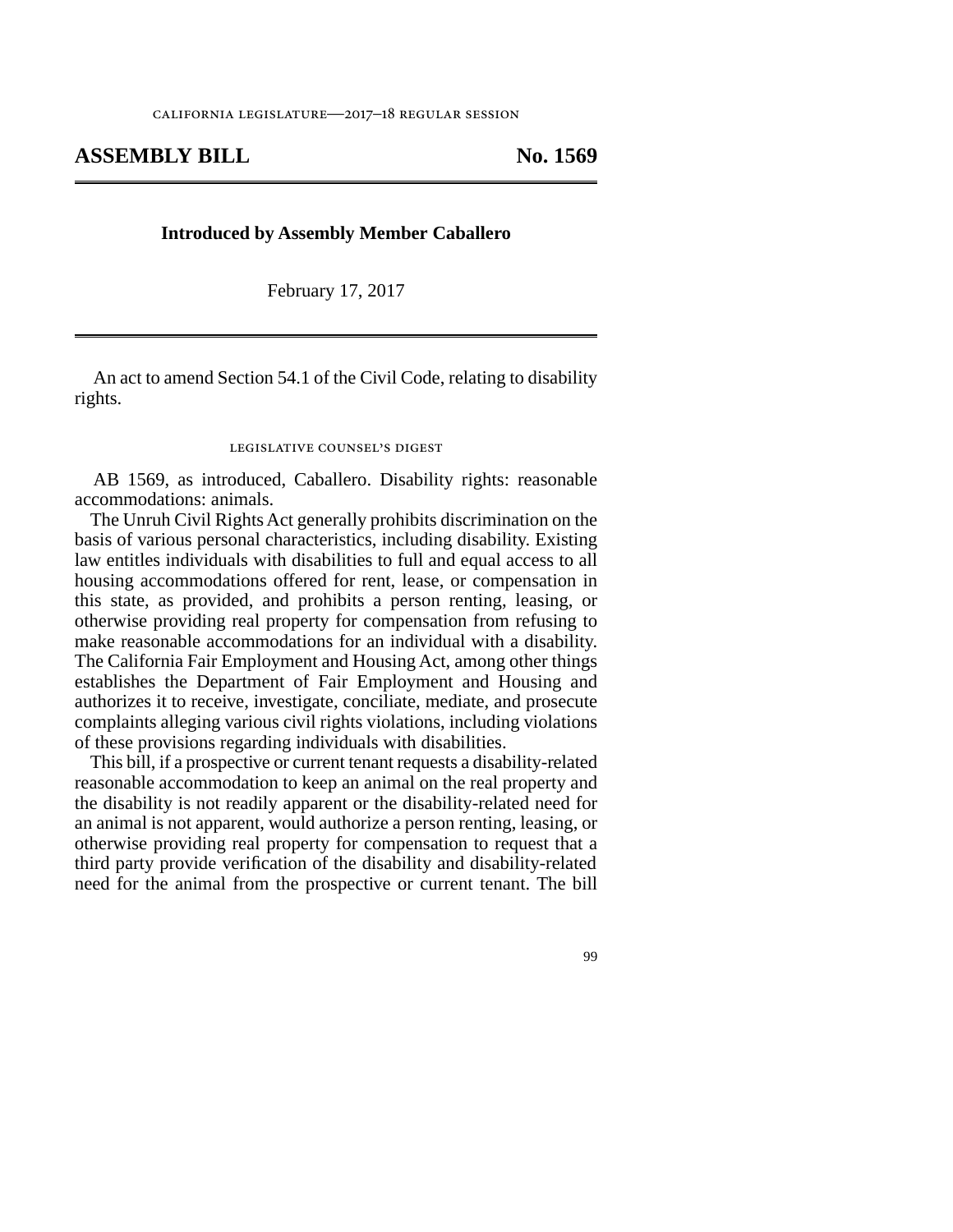would require that the third party, among other things, have specific knowledge of the prospective or current tenant's medical condition based on an individualized examination. The bill would specify that certain types of documentation would not be in and of themselves sufficient third-party verification and would authorize the person renting, leasing, or otherwise providing real property for compensation to request additional third-party verification from a reliable source if the prospective or current tenant only presents any of those types of documentation. The bill would exclude from these provisions guide dogs and service animals, as those terms are defined in specified statutes. The bill would make various findings and declarations.

Vote: majority. Appropriation: no. Fiscal committee: yes. State-mandated local program: no.

## *The people of the State of California do enact as follows:*

 line 1 SECTION 1. The Legislature finds and declares the following: 2 (a) It is beneficial for both landlords and prospective or current 3 tenants to have greater guidance as to what is sufficient verification 4 of a disability or disability-related need for an animal in those 5 situations in which a landlord may ask for verification of a line 6 disability. This clarity will help both the landlord and the line 7 prospective or current tenant to constructively engage in the line 8 interactive process to determine if the prospective or current 9 tenant's animal may be reasonably accommodated without undue 10 hardship to the owner, including balancing the rights of existing 11 tenants with disabilities. 12 (b) Under existing law and pursuant to the settlement between

13 the Department of Fair Employment and Housing and the Irvine 14 Company, LLC., there are circumstances in which a landlord may 15 request that a prospective or current tenant requesting a reasonable 16 accommodation to keep an animal provide reliable verification of 17 his or her disability and the disability-related need for requesting 18 the animal. 19 (c) There are many persons, including internet vendors, who

20 will provide verifications or certifications that a prospective or 21 current tenant is disabled or has a disability-related need for an 22 animal without ever meeting the person requesting verification or 23 certification or conducting any type of examination. These 24 providers, sometimes referred to as "letter mills" and whose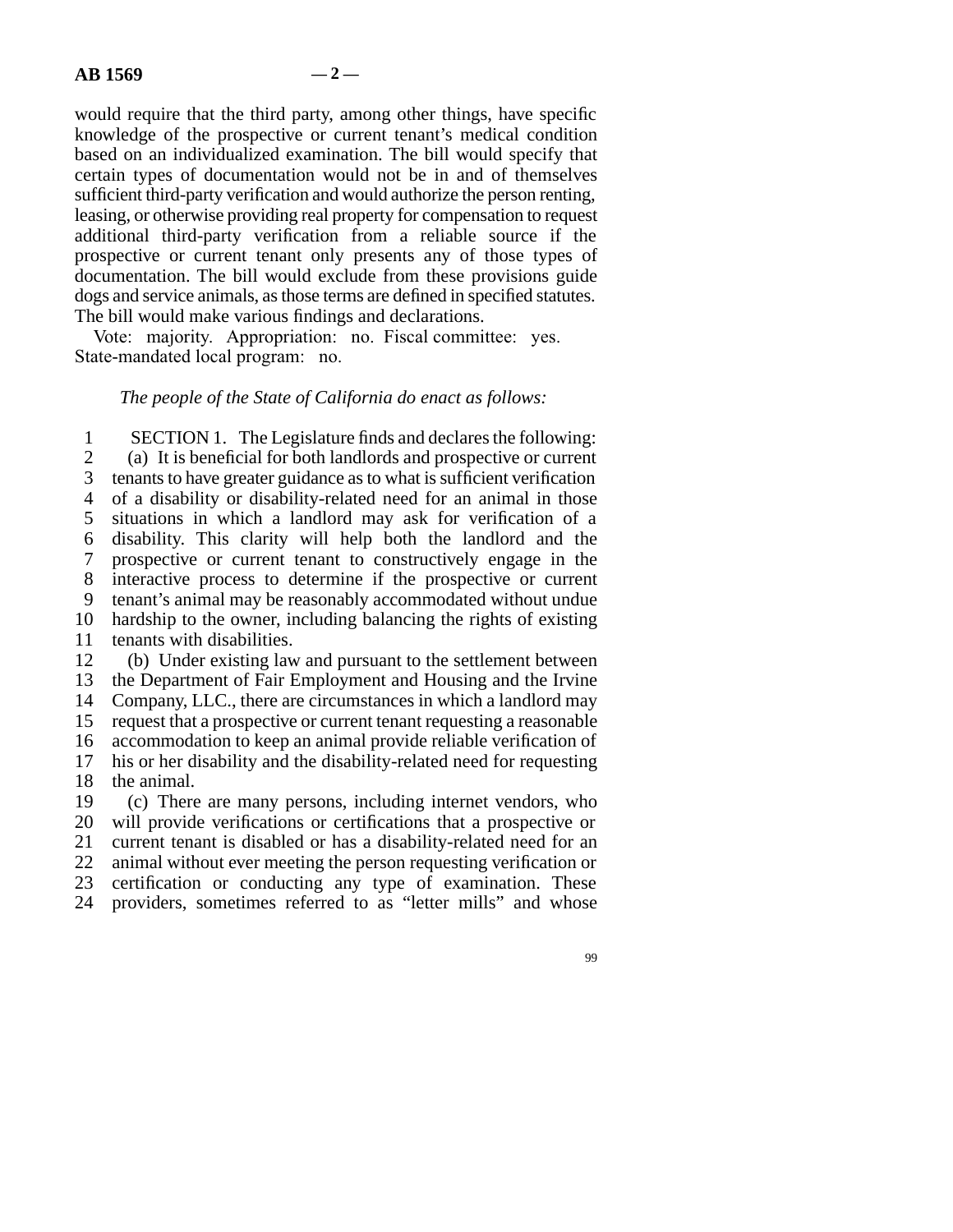line 1 primary business is providing verifications and certifications for

2 profit, are both offline and online and are located throughout the 3 United States and the world.

 line 4 (d) These "letter mills" directly harm the disabled. Many 5 prospective or current tenants will pay for online certifications and 6 letters believing that to be an easy way to provide documentation 7 of their disability and disability-related need for an animal. This 8 documentation, however, is typically insufficient, resulting in the line 9 prospective or current tenant still having to obtain proper 10 documentation.

11 SEC. 2. Section 54.1 of the Civil Code is amended to read:

 $12$  54.1. (a) (1) Individuals with disabilities shall be entitled to 13 full and equal access, as other members of the general public, to 14 accommodations, advantages, facilities, medical facilities, 15 including hospitals, clinics, and physicians' offices, and privileges 16 of all common carriers, airplanes, motor vehicles, railroad trains, 17 motorbuses, streetcars, boats, or any other public conveyances or 18 modes of transportation (whether private, public, franchised, 19 licensed, contracted, or otherwise provided), telephone facilities, 20 adoption agencies, private schools, hotels, lodging places, places 21 of public accommodation, amusement, or resort, and other places 22 to which the general public is invited, subject only to the conditions 23 and limitations established by law, or state or federal regulation,

24 and applicable alike to all persons.<br>25 (2) As used in this section, "tele (2) As used in this section, "telephone facilities" means tariff 26 items and other equipment and services that have been approved 27 by the Public Utilities Commission to be used by individuals with 28 disabilities in a manner feasible and compatible with the existing 29 telephone network provided by the telephone companies.

30 (3) "Full and equal access," for purposes of this section in its 31 application to transportation, means access that meets the standards 32 of Titles II and III of the Americans with Disabilities Act of 1990 33 (Public Law 101-336) and federal regulations adopted pursuant 34 thereto, except that, if the laws of this state prescribe higher 35 standards, it shall mean access that meets those higher standards. 36 (b) (1) Individuals with disabilities shall be entitled to full and 37 equal access, as other members of the general public, to all housing 38 accommodations offered for rent, lease, or compensation in this

39 state, subject to the conditions and limitations established by law, 40 or state or federal regulation, and applicable alike to all persons.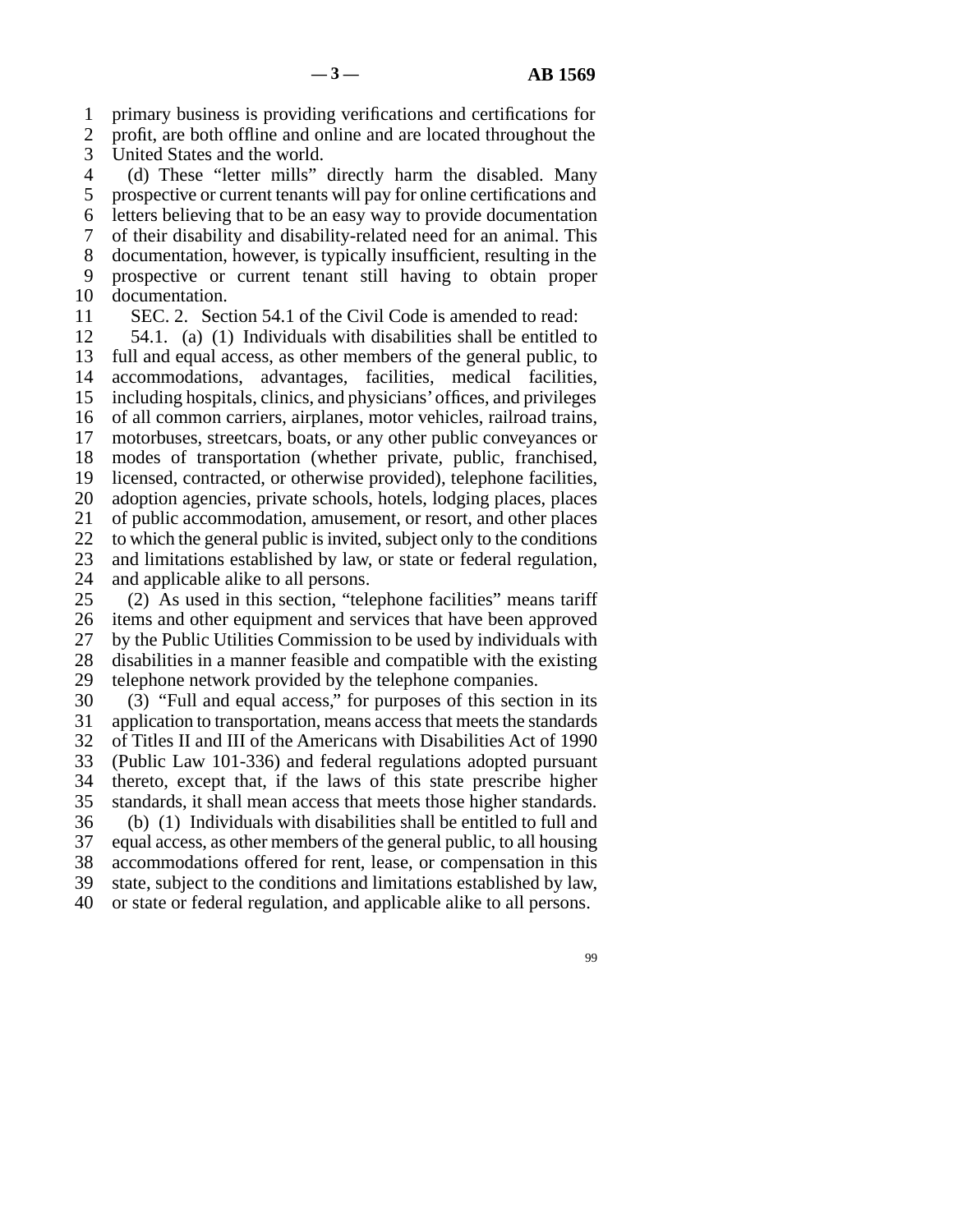line 1 (2) "Housing accommodations" means any real property, or 2 portion of real property, that is used or occupied, or is intended, 3 arranged, or designed to be used or occupied, as the home, arranged, or designed to be used or occupied, as the home, 4 residence, or sleeping place of one or more human beings, but 5 shall not include any accommodations included within subdivision line 6 (a) or any single-family residence the occupants of which rent, 7 lease, or furnish for compensation not more than one room in the 8 residence.

9 (3) (A) A person renting, leasing, or otherwise providing real 10 property for compensation shall not refuse to permit an individual line 11 with a disability, at that person's expense, to make reasonable 12 modifications of the existing rented premises if the modifications 13 are necessary to afford the person full enjoyment of the premises. 14 However, any modifications under this paragraph may be 15 conditioned on the disabled tenant entering into an agreement to 16 restore the interior of the premises to the condition existing before 17 the modifications. No additional security may be required on 18 account of an election to make modifications to the rented premises 19 under this paragraph, but the lessor and tenant may negotiate, as 20 part of the agreement to restore the premises, a provision requiring 21 the disabled tenant to pay an amount into an escrow account, not 22 to exceed a reasonable estimate of the cost of restoring the 23 premises.

24 (B) A person renting, leasing, or otherwise providing real 25 property for compensation shall not refuse to make reasonable property for compensation shall not refuse to make reasonable 26 accommodations in rules, policies, practices, or services, when 27 those accommodations may be necessary to afford individuals with 28 a disability equal opportunity to use and enjoy the premises.

 line 29 *(C) (i) A person renting, leasing, or otherwise providing real* 30 *property for compensation may, if a prospective or current tenant*  line 31 *requests a disability-related reasonable accommodation to keep* 32 *an animal on the real property and the disability is not readily* 33 *apparent or the disability-related need for an animal is not* 34 *apparent, request that a third party provide verification of the*  line 35 *disability and disability-related need for the animal from the* line 36 *prospective or current tenant. The third party verifying the* 37 *disability and the disability-related need for the animal shall be*  line 38 *located in the United States and have specific knowledge of the* line 39 *prospective or current tenant's medical condition based on an* line 40 *individualized examination. That examination shall include an*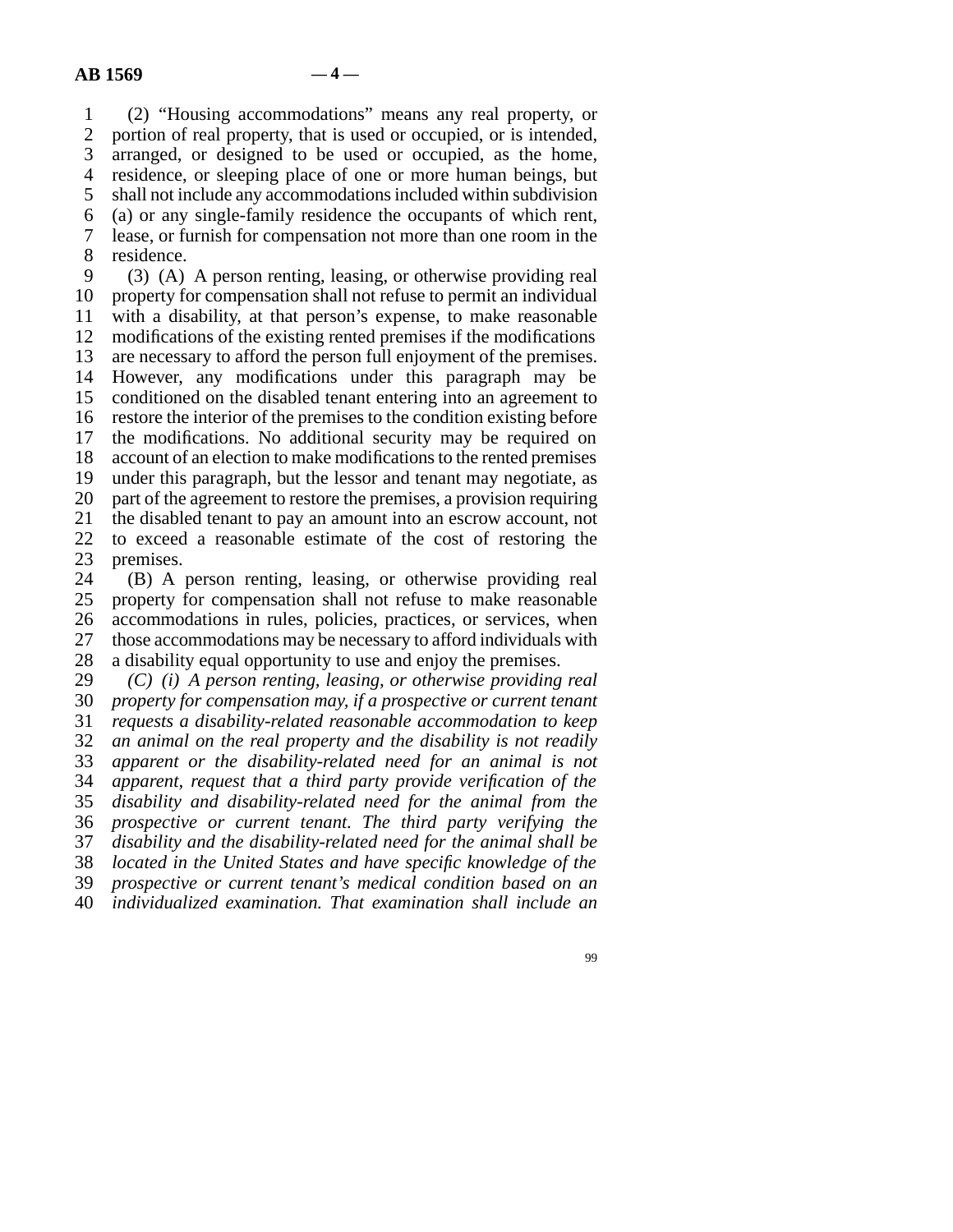1 *in-person meeting with the prospective or current tenant. The third* 

2 *party shall not be operating primarily as a business to provide* 

3 *certifications for persons requesting verification of animals* line 4 *requested as reasonable accommodations.*

line 5 *(ii) The following types of documentation shall not be in and of*

line 6 *themselves sufficient third-party verification that a prospective or*

line 7 *current tenant requires an animal as a reasonable accommodation,*

line 8 *and the person renting, leasing, or otherwise providing real*

line 9 *property for compensation may request additional third-party*

10 *verification from a reliable source if the prospective or current* 

11 *tenant only presents any of those types of documentation:* 

12 (I) An identification card or certificate for a registered service 13 *animal.* 

14 *(II)* An emotional support animal prescription letter.

15 *(III) Any certificate, letter of prescription, doctor's or any other* 16 *kind of note or letter obtained from an online source.* 

17 *(IV)* Documentation that does not indicate that the provider of 18 *the documentation ever met the prospective or current tenant or* 19 *performed an individualized examination.* 

line 20 *(iii) This subparagraph shall not apply to a "guide dog,"*

 line 21 *"signal dog," or "service dog," as defined in paragraph (6), or* 22 *a "service animal," as defined in Section 113903 of the Health* 23 *and Safety Code.* and Safety Code.

24 (4) This subdivision does not require a person renting, leasing, 25 or providing for compensation real property to modify his or her or providing for compensation real property to modify his or her 26 property in any way or provide a higher degree of care for an 27 individual with a disability than for an individual who is not 28 disabled.

29 (5) Except as provided in paragraph  $(6)$ , this part does not 30 require a person renting, leasing, or providing for compensation 31 real property, if that person refuses to accept tenants who have 32 dogs, to accept as a tenant an individual with a disability who has

 $33$  a dog.

 $\delta$  34 (6) (A) It shall be deemed a denial of equal access to housing 35 accommodations within the meaning of this subdivision for a 36 person, firm, or corporation to refuse to lease or rent housing 37 accommodations to an individual who is blind or visually impaired 38 on the basis that the individual uses the services of a guide dog, 39 an individual who is deaf or hard of hearing on the basis that the 40 individual uses the services of a signal dog, or to an individual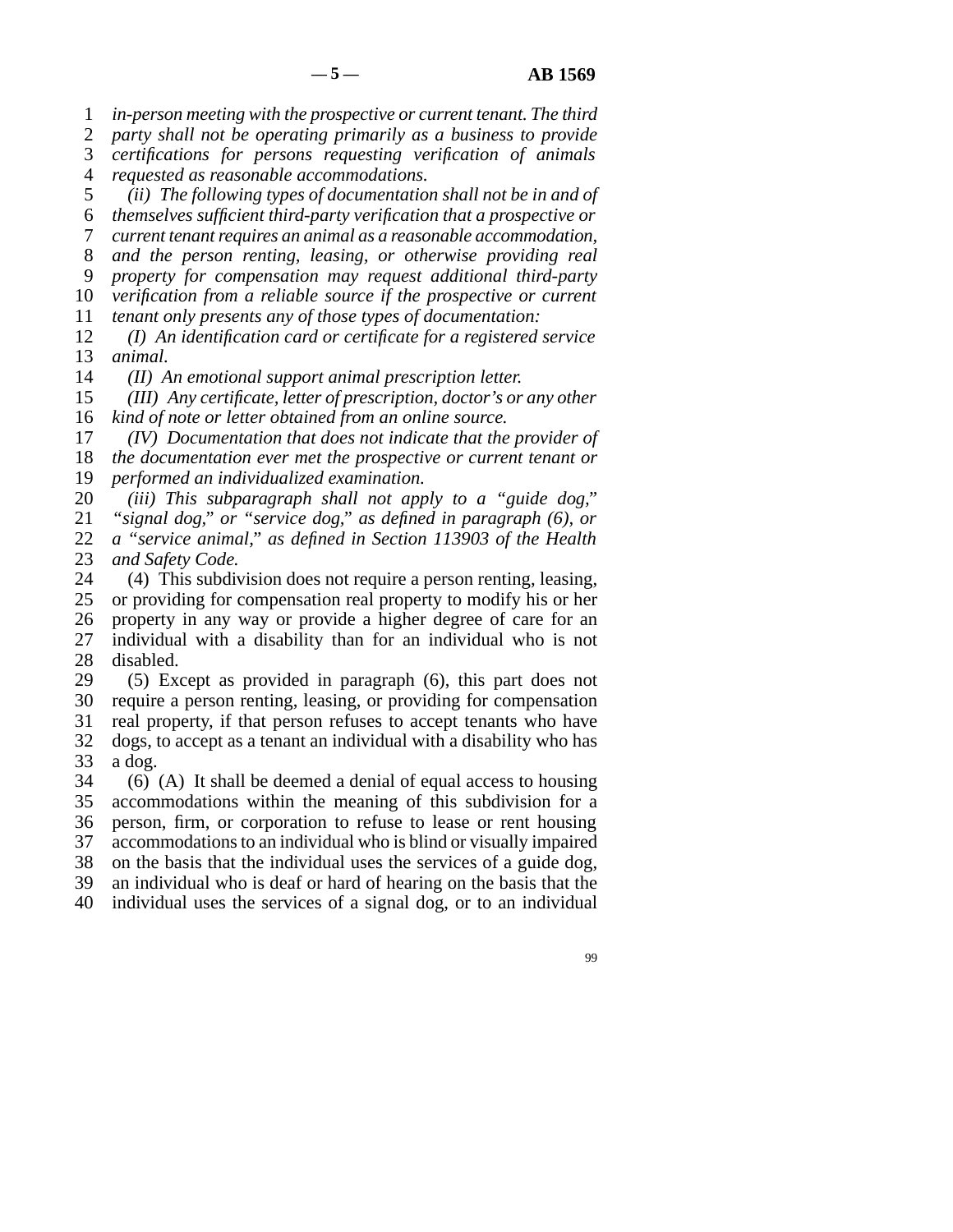line 1 with any other disability on the basis that the individual uses the

2 services of a service dog, or to refuse to permit such an individual<br>3 who is blind or visually impaired to keep a guide dog, an individual who is blind or visually impaired to keep a guide dog, an individual

4 who is deaf or hard of hearing to keep a signal dog, or an individual

5 with any other disability to keep a service dog on the premises.

 line 6 (B) Except in the normal performance of duty as a mobility or 7 signal aid, this paragraph does not prevent the owner of a housing 8 accommodation from establishing terms in a lease or rental 9 agreement that reasonably regulate the presence of guide dogs, 10 signal dogs, or service dogs on the premises of a housing 11 accommodation, nor does this paragraph relieve a tenant from any 12 liability otherwise imposed by law for real and personal property 13 damages caused by such a dog when proof of the damage exists. 14  $(C)$  (i) As used in this subdivision, "guide dog" means a guide

15 dog that was trained by a person licensed under Chapter 9.5 16 (commencing with Section 7200) of Division 3 of the Business 17 and Professions Code or as defined in the regulations implementing 18 Title III of the Americans with Disabilities Act of 1990 (Public 19 Law 101-336).

20 (ii) As used in this subdivision, "signal dog" means a dog trained 21 to alert an individual who is deaf or hard of hearing to intruders 22 or sounds.

23 (iii) As used in this subdivision, "service dog" means a dog 24 individually trained to the requirements of the individual with a<br>25 disability, including, but not limited to, minimal protection work, disability, including, but not limited to, minimal protection work, 26 rescue work, pulling a wheelchair, or fetching dropped items.

27 (7) It shall be deemed a denial of equal access to housing 28 accommodations within the meaning of this subdivision for a 29 person, firm, or corporation to refuse to lease or rent housing 30 accommodations to an individual who is blind or visually impaired, 31 an individual who is deaf or hard of hearing, or other individual 32 with a disability on the basis that the individual with a disability 33 is partially or wholly dependent upon the income of his or her 34 spouse, if the spouse is a party to the lease or rental agreement. 35 This subdivision does not prohibit a lessor or landlord from 36 considering the aggregate financial status of an individual with a 37 disability and his or her spouse.

38 (c) Visually impaired or blind persons and persons licensed to 39 train guide dogs for individuals who are visually impaired or blind 40 pursuant to Chapter 9.5 (commencing with Section 7200) of